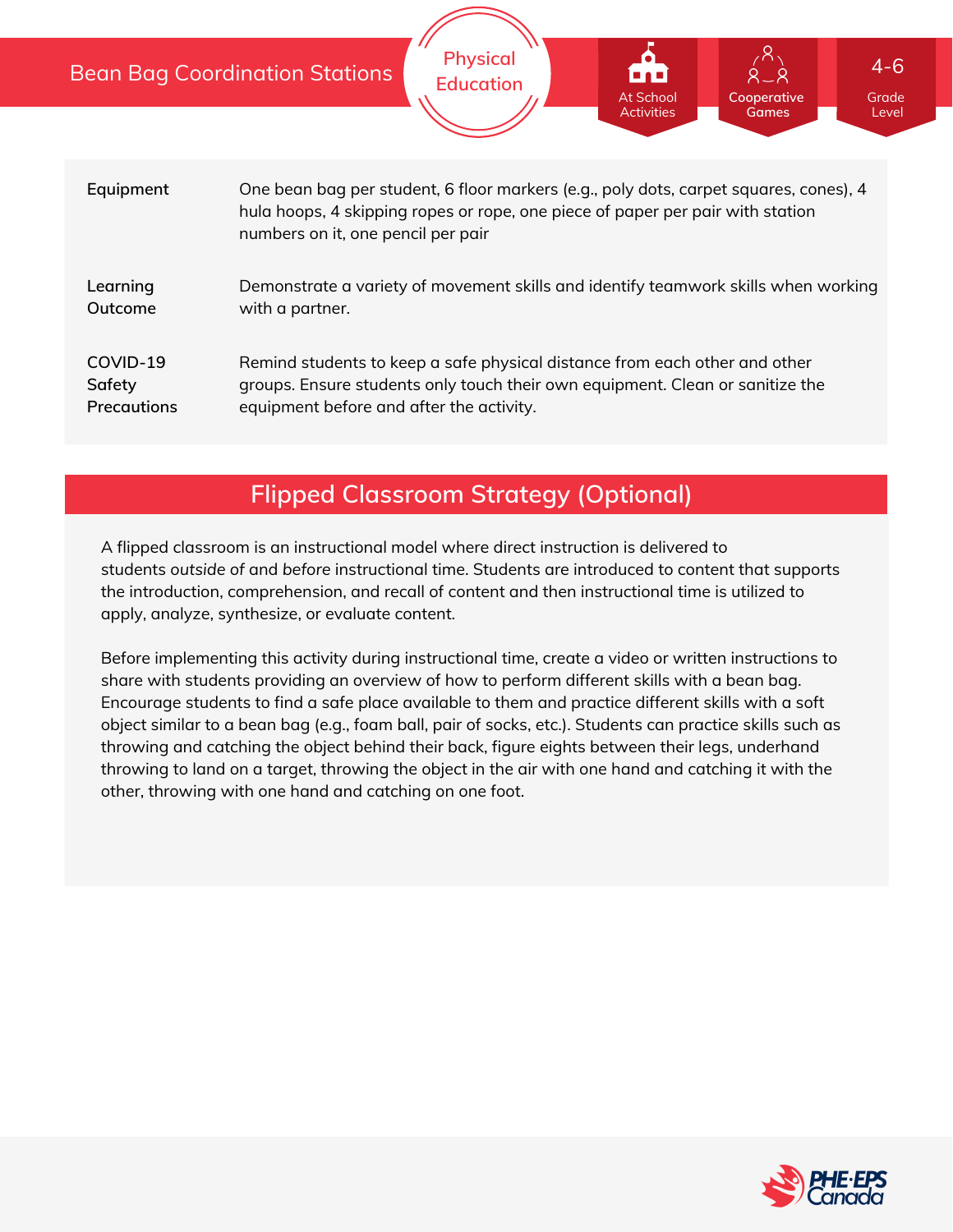

## **Activity Description**

In a large area, set up a number of different stations for students to complete. Refer to the 10 printable station descriptions on pages 4-6 of this document to post at each station. At station 3, set up two areas with 3 floor markers each and a skipping rope by each set of floor markers to designate a throwing line. At station 7, hang two hula hoops and a skipping rope by each hoop to designate a throwing line.

As a large group, provide an overview of the skill cues for each station. Provide each student with a bean bag and encourage them to practice some of these skills. If utilizing a flipped classroom approach, remind students to apply the cues they learned or reviewed in the video or document.

Discuss with students how they can support their partner at each station. For example, if they have completed the challenge and their partner is still working on it, encourage them to cheer on their partner. They can also practice decision making skills with their partner about what stations to visit as well as how to perform certain skills.

Divide students into pairs, provide each pair with a recording form and pencil, and review the instructions for each station. Assign pairs to a station to start. More than one pair can be at a station at a time provided that they complete the station at a safe distance from one another. Explain to pairs that they can do the activity at each station a few times before moving to a new station.

After pairs complete the station, they record their achievement, and then can move to another station in any particular order. Encourage students to aim for no more than 3 pairs to be at a station at a time. After pairs have complete the station, bring the group back together and discuss their achievements at each station and how they supported their partner.

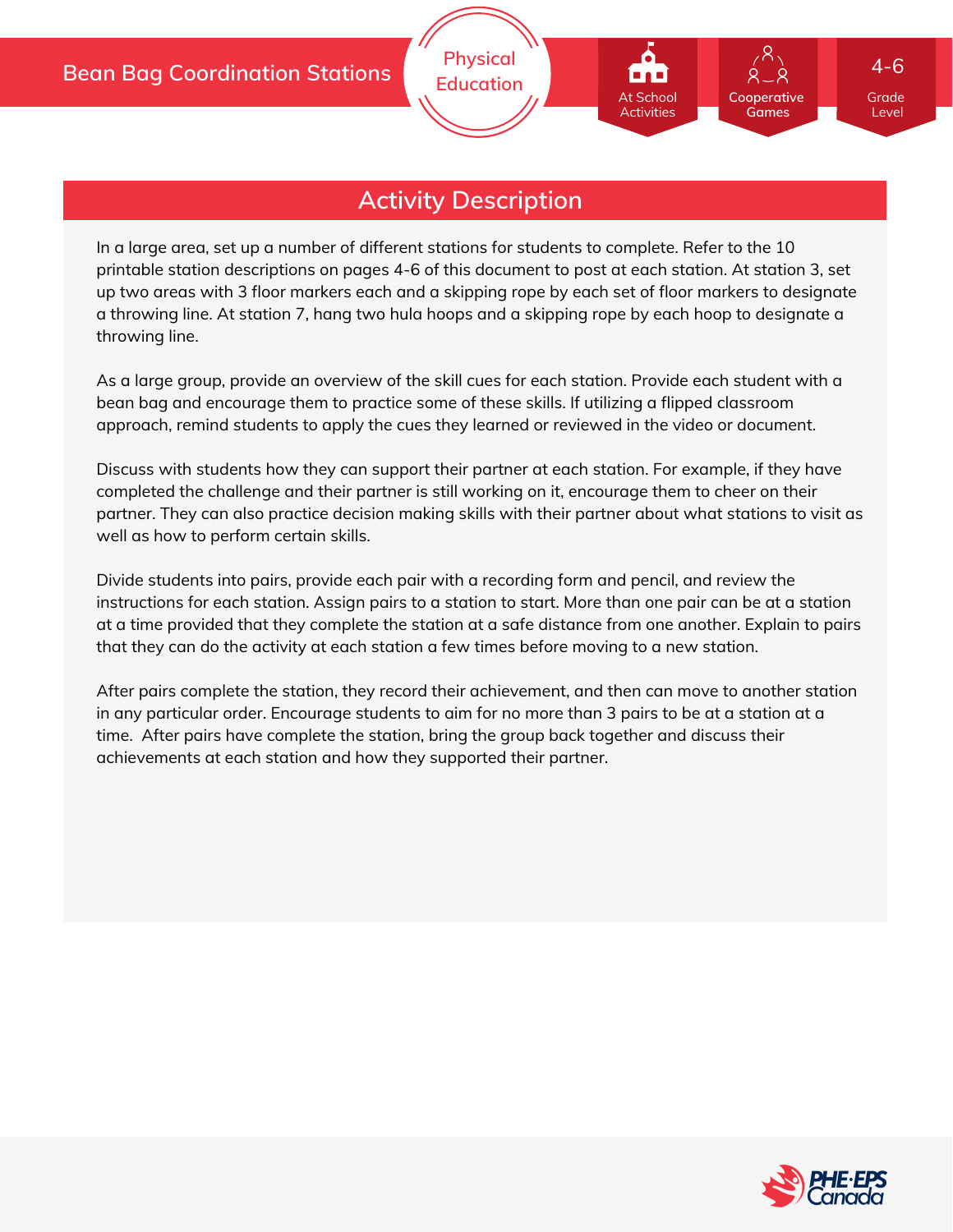## Bean Bag Coordination Stations

**Physical Education Cooperative Games** At School Activities

Grade 4-6

Level

# **Physical Education Competencies Reflection Questions**



## **MOVE**

**Develop psychomotor skills, tactics, and strategies that facilitate a variety of physical activities across diverse environments.**



#### **THINK**

**Develop cognitive skills and strategies for a variety of movement contexts that facilitate critical thinking, decision making, and problem solving.**

**Develop affective skills and strategies that facilitate healthy and safe**



#### **relationships with themselves, with others, and with their environment.**

**FEEL**

**ACT**

**Practice behaviour skills and strategies that facilitate movement competence and confidence.**



# **Inclusion Considerations**

Modifications can be made to a variety of activity components to ensure inclusion. As you plan activities, consider how everyone can be involved and how to modify or adapt the activities to ensure the full inclusion of all. The STEP framework provides modifications to the following activity components space, task, equipment, and people.







Reflection is important to support learning during physical education. Consider asking students the reflection questions below and discuss the answers together.

- *Which station did you and your partner find the easiest? Hardest? Why?*
- *How did you communicate with your partner as you completed the activity at each station?*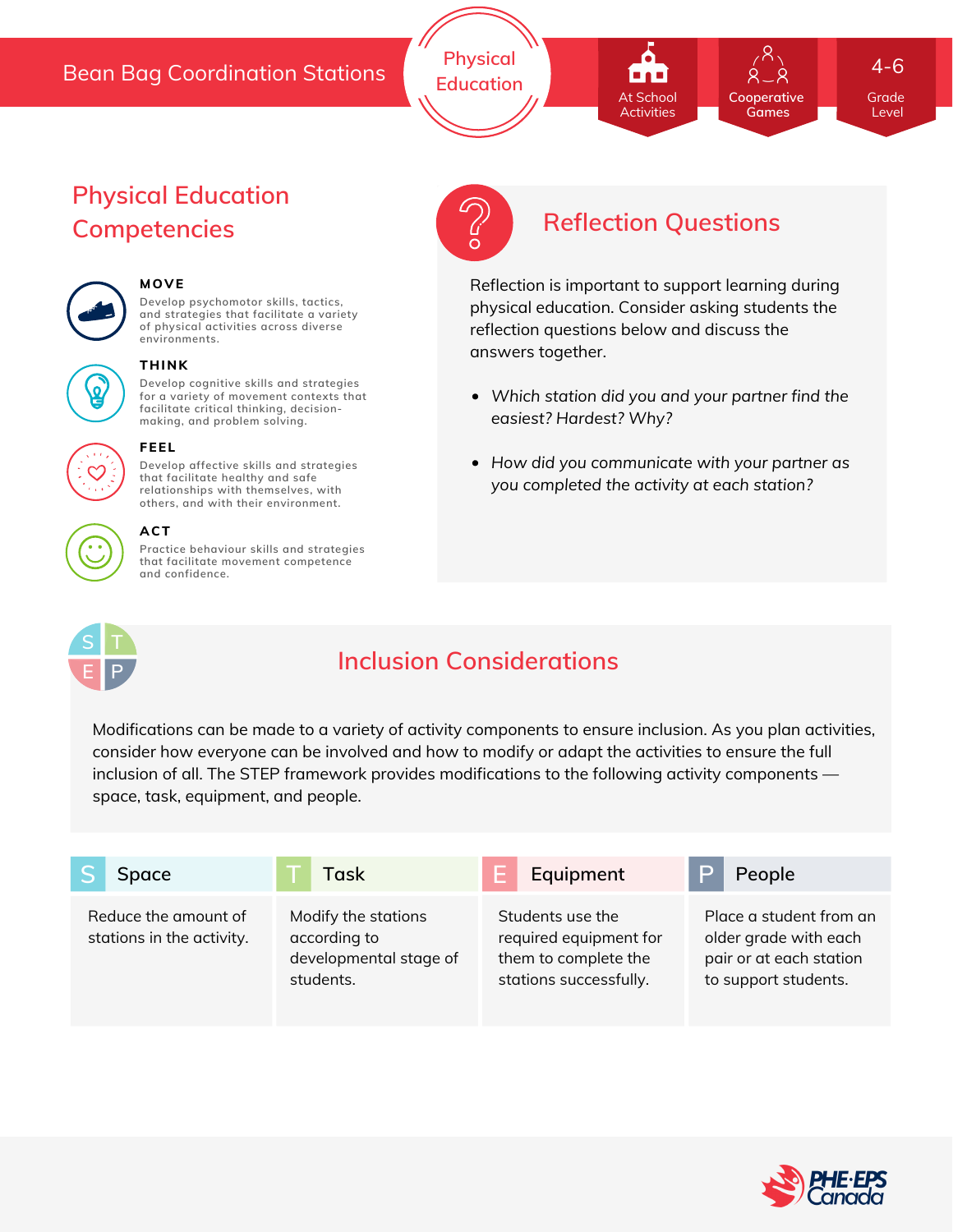#### **Cooperative Games** At School Activities

Grade 4-6

Level

## **Observing Learning Outcomes**

Consider the following when observing student learning:

- Is the student able to follow the instructions at each station and perform the mechanics of the skills successfully?
- Does the student demonstrate teamwork skills such as communication, decision-making, and problem solving with their partner?
- Does the student demonstrate engagement and enthusiasm in attempting the activities at each station?

### **Connecting to PHE At Home Learning**

The following PHE At Home Learning activity can be utilized by students at home or modified for use during instructional time in order to extend learning.

[Focus](https://phecanada.ca/sites/default/files/content/docs/Home%20Learning%20Resource/4-6/Physical%20Education/4-6%20PE_Focus%20Focus.pdf) Focus

# **Station Instructions**

#### **Station 1 – Throw, Spin, and Catch**

Use your own bean bag to throw it in the air, spin around, and catch it. Your partner will do this with their own bean bag at the same time as you. Count the number of times you catch your bean bag until either you or your partner drop your bean bag. Add up how many times you and your partner caught your bean bag and record it on the recording form (for example, if you caught it 5 times and they caught it 6 times, your total is 11).

#### **Station 2 – Bean Bag Balance**

Both you and your partner place your bean bag on your head. At the same time, you both begin walking around the area balancing your bean bag on your heads. Count "steamboats" (to reflect seconds), until either your bean bag or your partner's bean bag slips off the head. The amount of "steamboats" you both balanced the bean bag is your score and is recorded at the number of points received on the recording for (for example, if you balance the bean bag for 15 steamboats and then it slips off either your head or your partner's head, your total is 15).

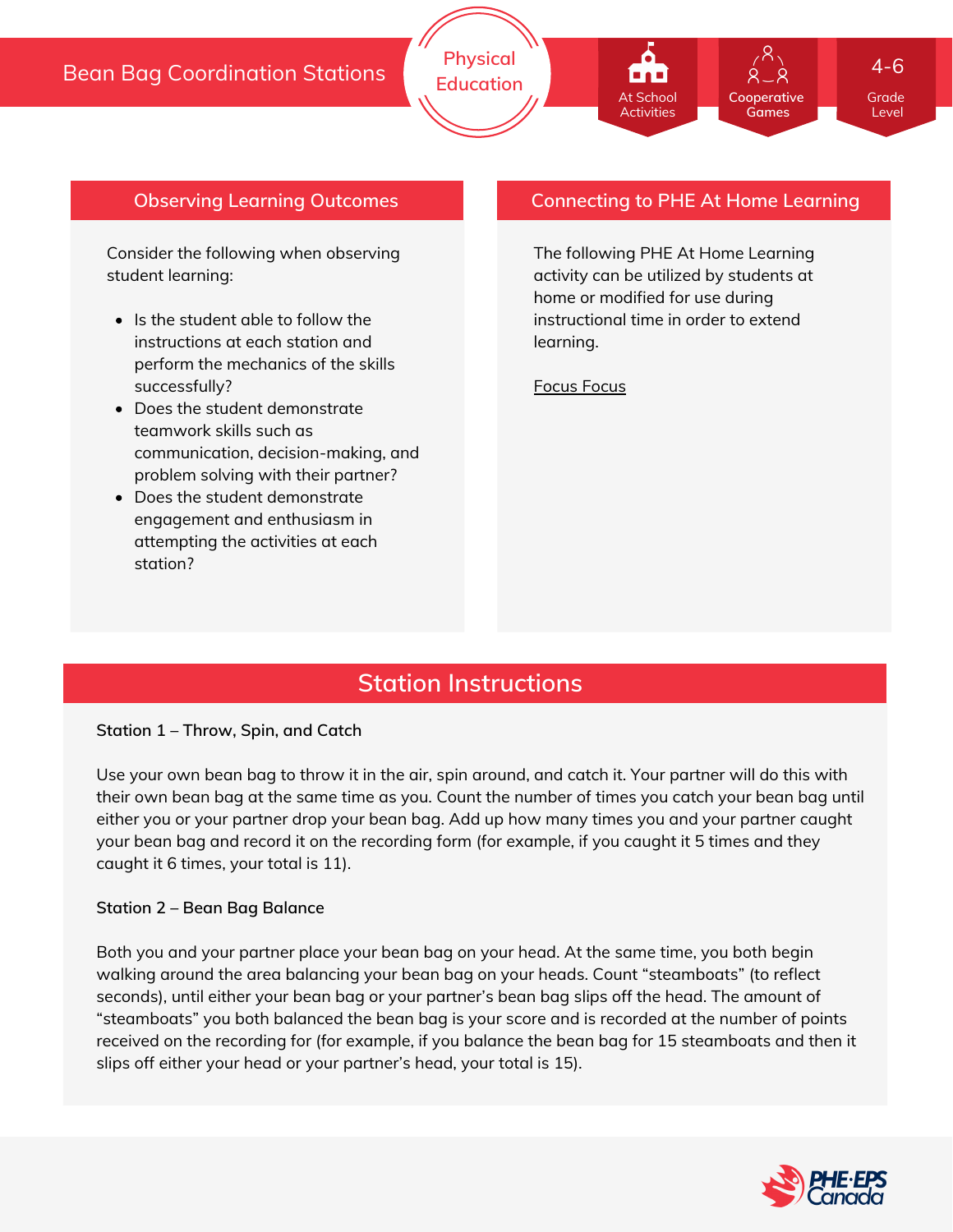# **Station Instructions**

#### **Station 3 – Underhand Target Throw**

Stand at the throwing line with your partner a safe distance away from you. Throw your bean bag at each of the three targets using an underhand throw. After each throw, you will have to collect your bean bag before throwing at the next target. After your partner has thrown their bean bag at each of the three targets, count how many times you both landed the bean bag on a target to tally your points (for example, if you landed on 1 target and they landed on 1 target, your total is 2).

#### **Station 4 – Overhead Pass and Catch**

Use your own bean bag to throw it from one hand, over your head, and catch it with your other hand. Your partner will do this with their own bean bag at the same time as you. Count the number of times you catch your bean bag until either you or your partner drop your bean bag. Add up how many times you and your partner caught your bean bag and record it on the recording form (for example, if you caught it 7 times and they caught it 5 times, your total is 12).

#### **Station 5 – Foot Juggling**

Use your own bean bag to juggle it with your feet. You may start by dropping your bean bag from your hand to your feet. Your partner will juggle their own bean bag at the same time as you. Count the number of times you juggle your bean bag until either you or your partner drop your bean bag. Add up how many times you and your partner juggle your bean bag and record it on the recording form (for example, if you juggled it 3 times and they juggled it 4 times, your total is 7).

#### **Station 6 – Overhead Pass and Catch**

Use your own bean bag to throw it over your head and catch it behind your back. Your partner will do this with their own bean bag at the same time as you. Count the number of times you catch your bean bag until either you or your partner drop your bean bag. Add up how many times you and your partner caught your bean bag and record it on the recording form (for example, if you caught it 2 time and they caught it 1 time, your total is 3).

#### **Station 7 – Overhand Target Throw**

Stand at the throwing line with your partner a safe distance away from you. Throw your bean bag at one of the hanging hoops using an overhand throw. Throw your bean bag at the hoop three times. After each throw, you will have to collect your bean bag before throwing it again. After your partner has thrown their bean bag at the hoop three times, count how many times you both threw the bean bag through the hoop to tally your points (for example, if you threw through the hoop 2 times and they through the hoop 3 times, your total is 5).



Grade Level

**Cooperative Games**

At School Activities

4-6